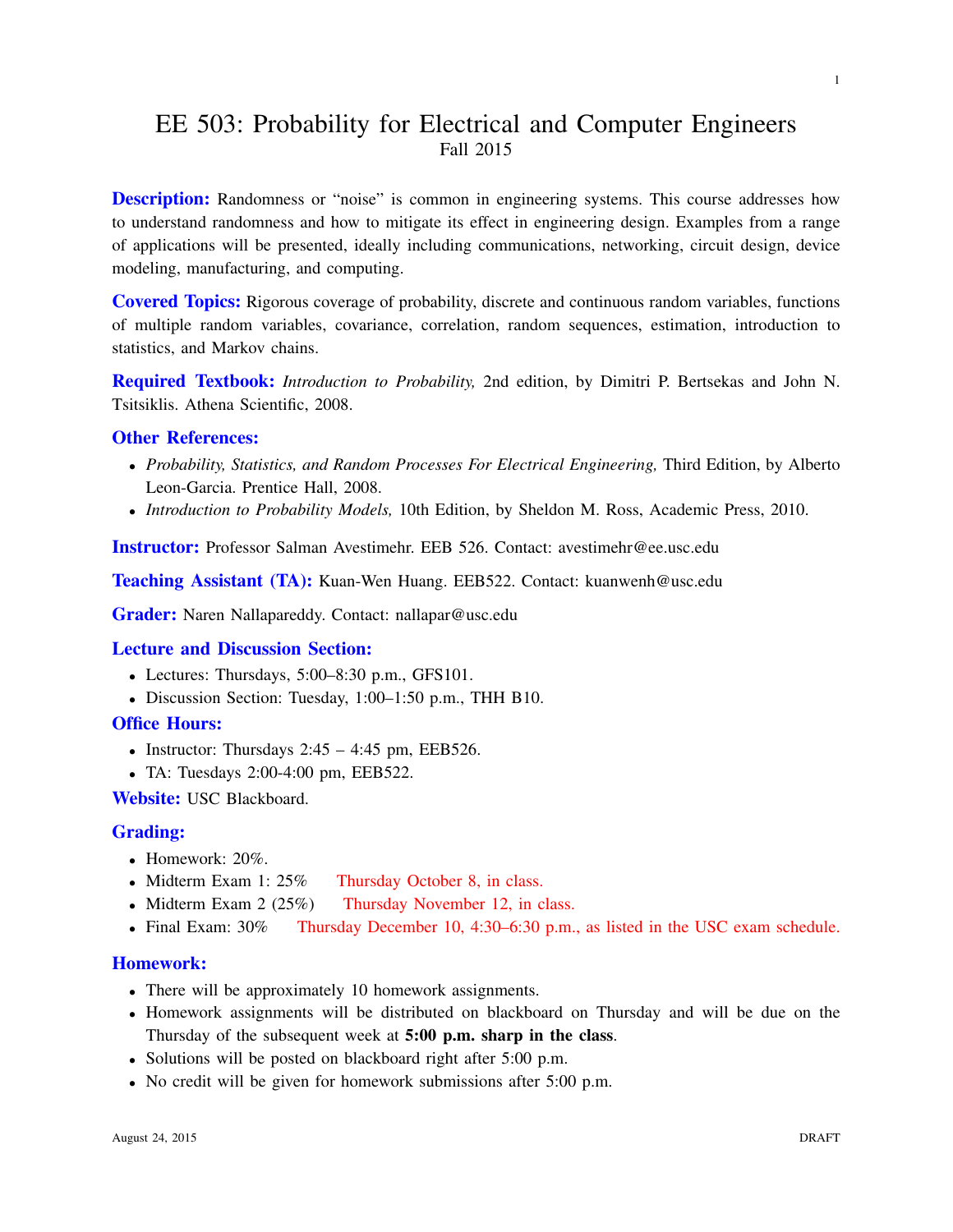- You are invited to consult with others and to use the web when solving the homework problems. You must submit individual solutions, however, and they must be in your own words and (except for Matlab code) written in your own hand.
- The two worst homework scores will be dropped.

# Midterm Exam Makeup Policy:

• For both of the midterm exams, an alternate seating is available for students with a conflict due to a religious observance. The scheduling of these alternate seatings will be at the discretion of the instructor. Students who anticipate a conflict with one of the midterm exam *must meet with the instructor at least two weeks before the exam explaining the nature of the conflict*. Students raising conflicts with less than two weeks notice will only be permitted to take the exam at a different time if space is available, and a 10% penalty will be deducted from their scores. For students who are unable to take a midterm exam due to unforeseen circumstances, their normalized final exam score will be used in place of their missed midterm exam.

## USC's Final Exam Makeup Policy:

• When a final examination falls at a time that conflicts with a student's observance of a holy day, instructor will accommodate a request for an alternate examination date at a time that does not violate the student's religious creed. A student must discuss a final examination conflict with the instructor no later than two weeks prior to the scheduled examination date to arrange an acceptable alternate examination date.

# Statement on Academic Conduct and Support Systems:

# Academic Conduct

Plagiarism – presenting someone elses ideas as your own, either verbatim or recast in your own words – is a serious academic offense with serious consequences. Please familiarize yourself with the discussion of plagiarism in SCampus in Section 11, Behavior Violating University Standards https://scampus.usc. edu/1100-behavior-violating-university-standards-and-appropriate-sanctions/. Other forms of academic dishonesty are equally unacceptable. See additional information in SCampus and university policies on scientific misconduct, http://policy.usc.edu/scientific-misconduct/.

Discrimination, sexual assault, and harassment are not tolerated by the university. You are encouraged to report any incidents to the Office of Equity and Diversity http://equity.usc.edu/ or to the Department of Public Safety http://capsnet.usc.edu/department/department-public-safety/online-forms/contact-us. This is important for the safety whole USC community. Another member of the university community – such as a friend, classmate, advisor, or faculty member – can help initiate the report, or can initiate the report on behalf of another person. The Center for Women and Men http://www.usc.edu/student-affairs/cwm/ provides 24/7 confidential support, and the sexual assault resource center webpage sarc@usc.edu describes reporting options and other resources.

# Support Systems

A number of USCs schools provide support for students who need help with scholarly writing. Check with your advisor or program staff to find out more. Students whose primary language is not English should check with the American Language Institute http://dornsife.usc.edu/ali, which sponsors courses and workshops specifically for international graduate students. The Office of Disability Services and Programs http://sait.usc.edu/academicsupport/centerprograms/dsp/home index.html provides certification for students with disabilities and helps arrange the relevant accommodations. If an officially declared